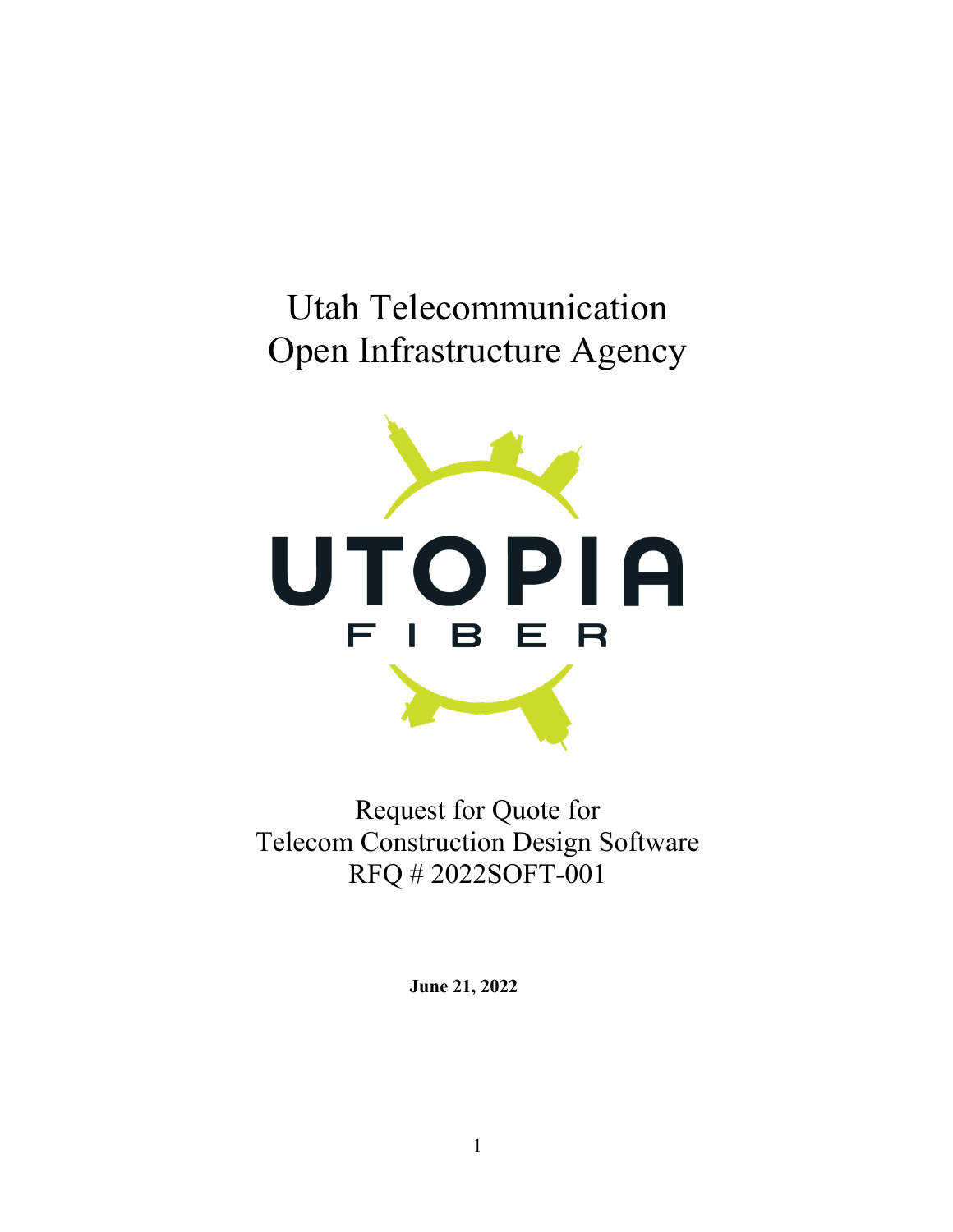The Utah Telecommunication Open Infrastructure Agency (UTOPIA Fiber) invites you to submit a quote to provide Telecom Construction Design Software.

This RFQ outlines the requirements for your proposal that UTOPIA Fiber is interested in.

#### All quotes must be received by **5:00 P.M. Mountain Time on July 8th, 2022, via email** to Aaron Leach (aleach@utopiafiber.com). QUOTES SUBMITTED AFTER THE **DEADLINE MAY NOT BE CONSIDERED**.

Please email all questions to Aaron Leach at (aleach@utopiafiber.com). Any questions received will be answered as well as provided to others via the website during the RFQ period.

We look forward to receiving your response.

Sincerely,

Rounder

Roger Timmerman Executive Director UTOPIA Fiber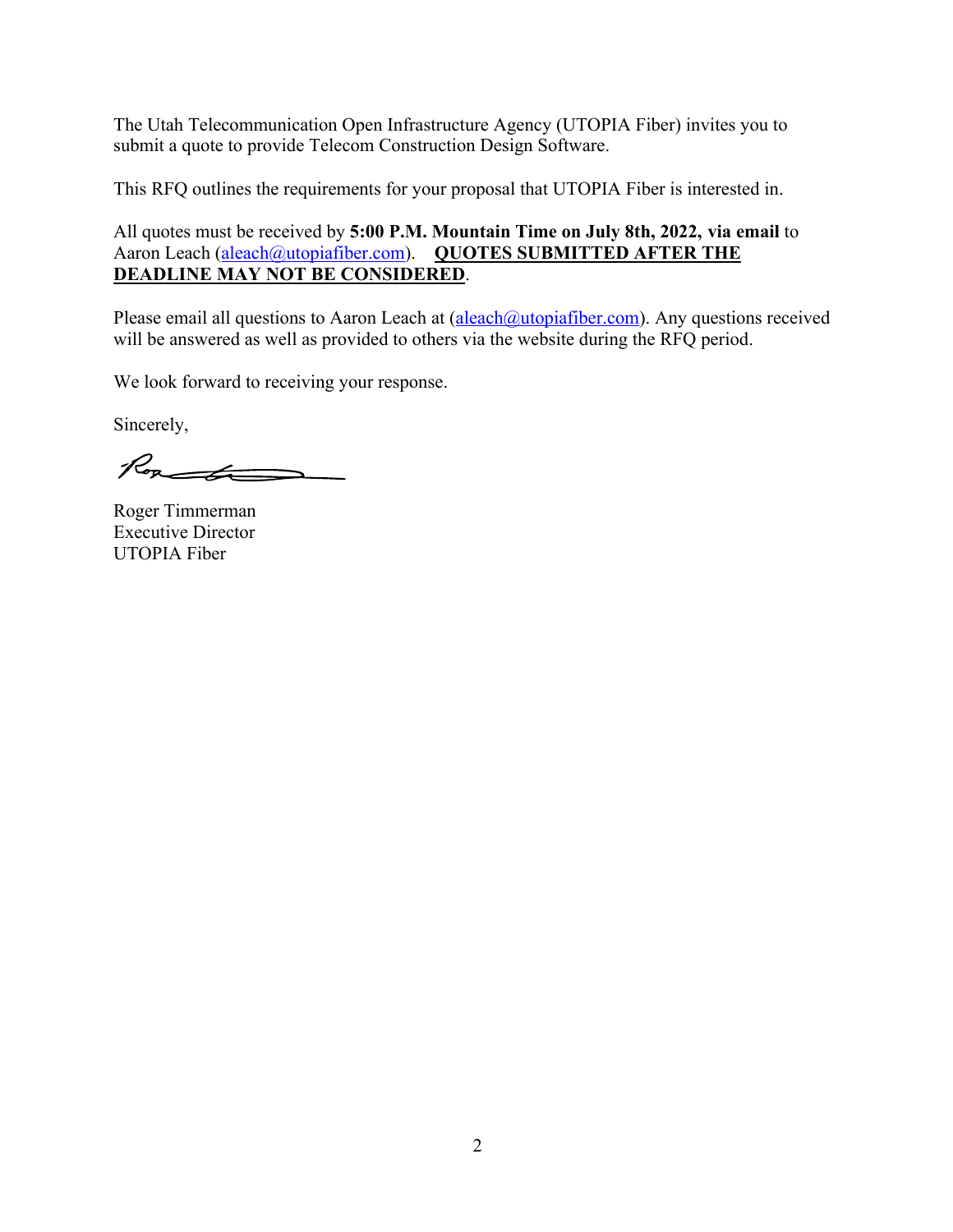# **UTOPIA Fiber Request for Quotations**

### **Table of Contents**

#### Contents

| 1.2 |  |
|-----|--|
| 1.3 |  |
| 1.4 |  |
| 1.5 |  |
| 1.6 |  |
| 1.7 |  |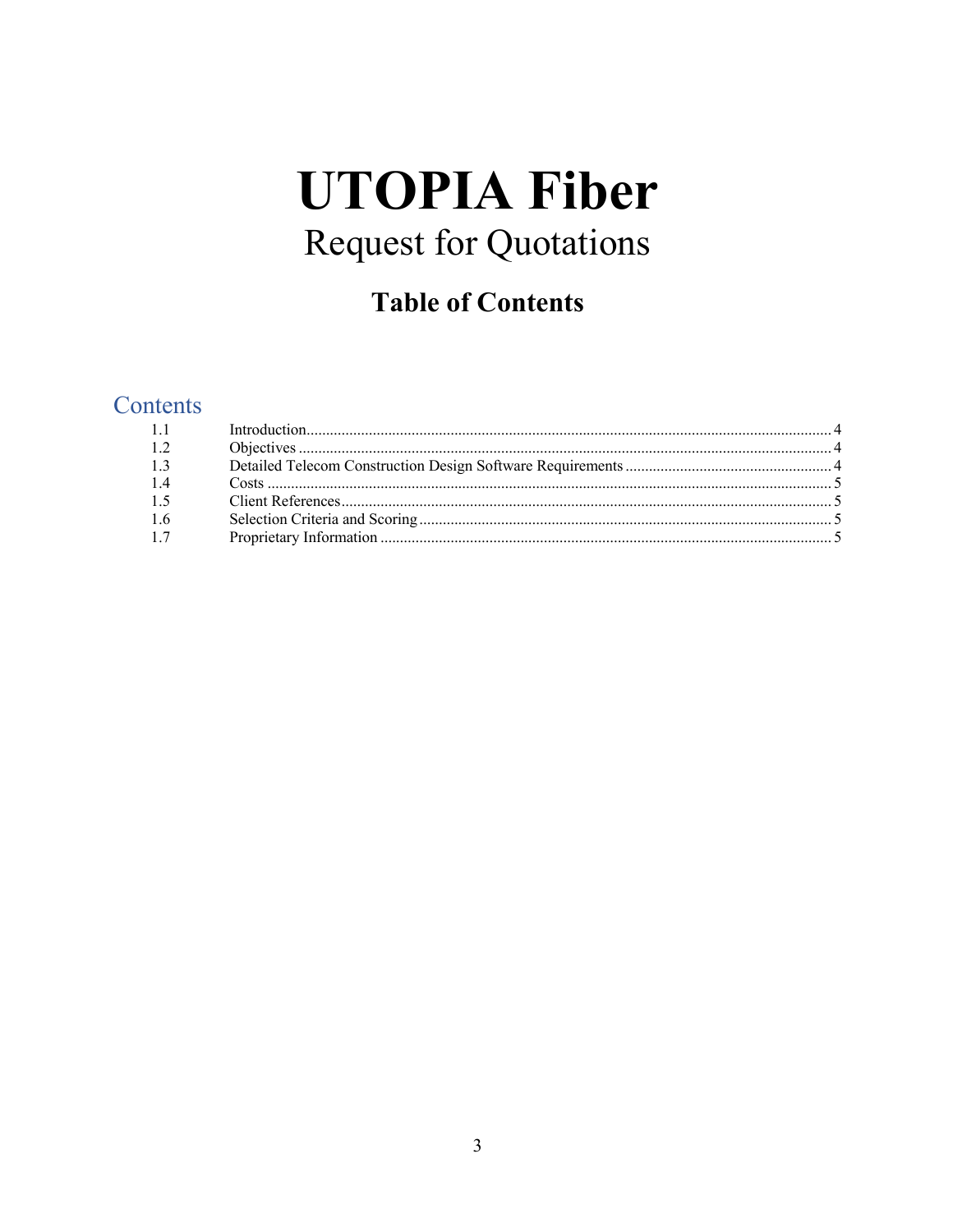#### **1.1 Introduction**

The Utah Telecommunication Open Infrastructure Agency (UTOPIA Fiber) is a political subdivision of the State of Utah created by interlocal agreement among 15 municipalities for the purpose of solving the last mile challenge in advanced broadband communications for its member cities.

UTOPIA Fiber's goal is to provide every household and every business access to advanced broadband communications infrastructure using fiber optic cable to provide said communications. To facilitate this goal, UTOPIA Fiber is accepting quotes from suitable qualified and experienced vendors for telecom construction design software.

#### **1.2 Objectives**

UTOPIA Fiber's objective is to purchase software with vendor/s that can provide features and qualifications that are listed in section 1.3 of this document.

The issuance of this RFQ does not constitute an assurance by UTOPIA Fiber that the requested software will be purchased by UTOPIA Fiber. UTOPIA Fiber expressly reserves the right to:

- Reject any and all quotes
- Reissue the RFQ
- Extend the date for submission of responses

#### **1.3 Detailed Telecom Construction Design Software Requirements**

- Software to create network designs utilizing the ability to upload KML, Shape, GeoJSON files. All data must have a coordinate reference system that support 2 dimensions with X and Y coordinates.
- Address data to represent locations of the fiber network for individual homes, MDU's, and commercial properties. Ability to adjust demand values for individual addresses within the software system.
- Establish three tier level architecture that includes feeder, distribution, and drop cable design for Fiber to the  $X$  (FTTx) designs.
- Ability to design pole, aerial, and underground pathways single and dual sided of each roadway for FTTx deployment. Options to establish rules on road crossings and dual path lengths for aerial and underground designs. Need the ability to add, delete, and create new pathways to existing design.
- Ability to establish splicing matrix to support the network design and identify hub, feeder, distribution, and drop cable to each service address.
- Ability to create custom bill of materials using specific codes that cover installation methods, materials, and labor to support cost analysis to establish network deployment of each design. Options to customize bill of materials output formatting options.
- Ability to export Shape, KML, CSV files to support pathway design, bill of materials, and splicing matrix data.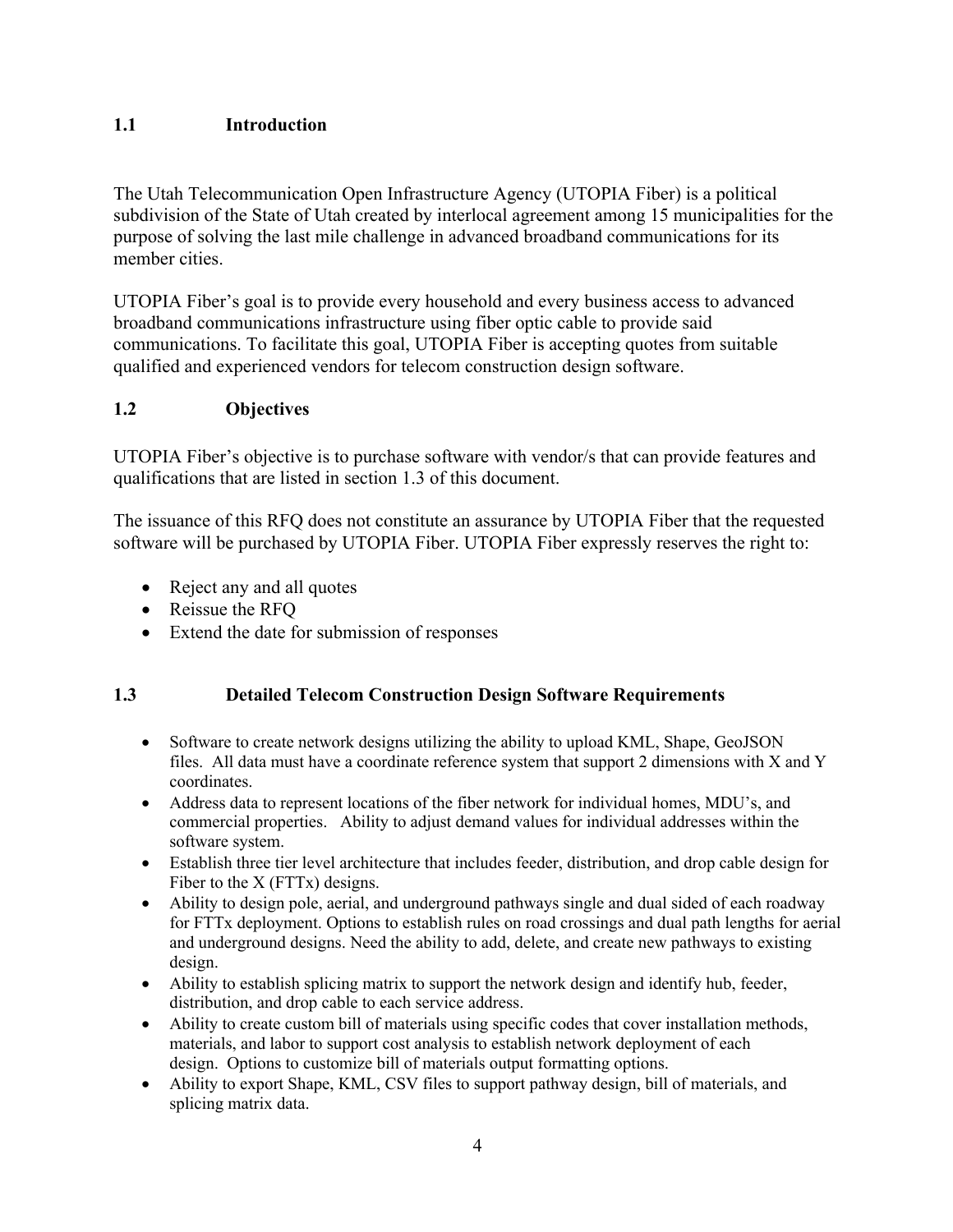• Software should be cloud based with the ability to view and modify any design by multiple licenses users for account established for UTOPIA Fiber. Ability to share files to  $3<sup>rd</sup>$  party vendors with managed rights read, write, and modify rights.

#### **1.4 Costs**

Respondents will provide pricing based on the desired information that is listed in 1.4. UTOPIA Fiber requests that the quote/s be outlined based on the below:

1-year term as well as a 3-year term on a per client access license (CAL) from a read, write or modify perspective

Renewal information (if applicable)

Professional services (option)

#### **1.5 Client References**

Respondents are scored on the references that are provided.

#### **1.6 Selection Criteria and Scoring**

Respondents will be scored on price, references, and features.

Scoring is calculated as such:

Price  $50\%$ References 10% Features 40%

#### **1.7 Proprietary Information**

UTOPIA Fiber is subject to the disclosure requirements of the Government Records Access and Management Act ("GRAMA"), Title 63, Chapter 2, Utah Code Annotated. UTOPIA Fiber generally considers Agreements, Contract Documents, and all accompanying material to be public and subject to disclosure. A written claim of confidentiality and a concise written statement of reasons supporting the claim must accompany any material considered by respondents to be proprietary. Blanket claims that the entire Agreement or Contract Documents are confidential will be denied by UTOPIA Fiber. UTOPIA Fiber cannot guarantee that any information will be held confidential. Under Section 63-2-304 of the Government Records Access and Management Act, if a respondent makes a claim of confidentiality, UTOPIA Fiber, upon receipt of a request for disclosure, will determine whether the material should be classified as public or protected, and will notify the respondent of such determination. UTOPIA Fiber agrees to hold all information classified as protected in confidence and protect it from public